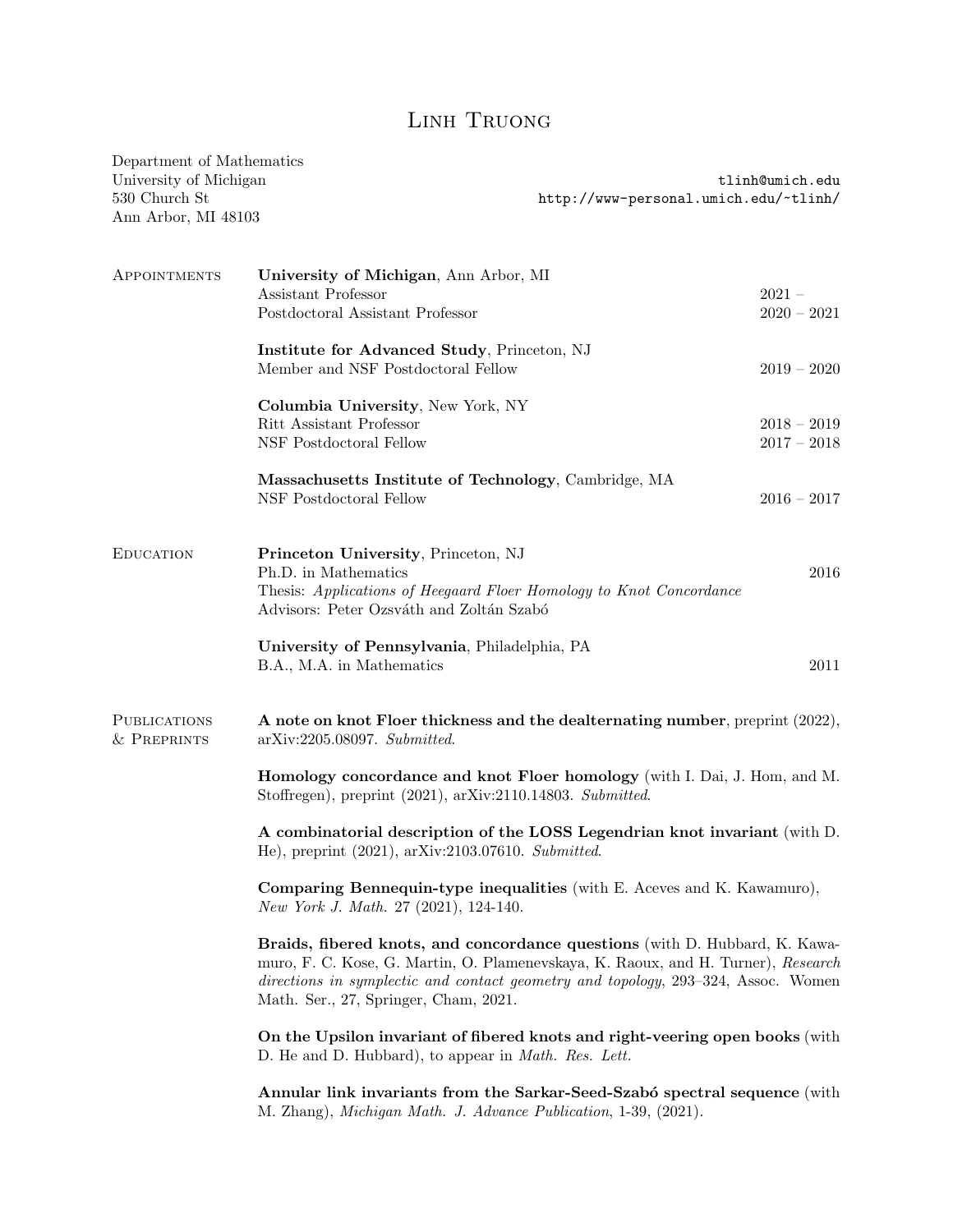|                                                                   | A slicing obstruction from the 10/8+4 theorem, 2019-20 MATRIX Annals,<br>MATRIX Book Ser., Springer (2021), pp. 167-172.                                                                                                                                                                             |                  |  |
|-------------------------------------------------------------------|------------------------------------------------------------------------------------------------------------------------------------------------------------------------------------------------------------------------------------------------------------------------------------------------------|------------------|--|
|                                                                   | More concordance homomorphisms from knot Floer homology (with I. Dai,<br>J. Hom, and M. Stoffregen), <i>Geom. Topol.</i> , 25 (2021) 275-338.<br>An infinite rank summand of the homology cobordism group (with I. Dai, J.<br>Hom, and M. Stoffregen), preprint (2018), arXiv:1810.06145. Submitted. |                  |  |
|                                                                   |                                                                                                                                                                                                                                                                                                      |                  |  |
|                                                                   | A refinement of the Ozsváth-Szabó large integer surgery formula and knot<br>concordance, Proc. Amer. Math. Soc., 149 (2021), no. 4, 1757-1771.                                                                                                                                                       |                  |  |
|                                                                   | Truncated Heegaard Floer homology and knot concordance invariants,<br>Algebr. Geom. Topol., 19 (2019), no. 4, 1881-1901.                                                                                                                                                                             |                  |  |
|                                                                   | <b>Extremal Measures and Clockwise Overlays</b> (with H. Bercovici and W.S. Li),<br>Discrete Math., 315, 2014, p 53-64.                                                                                                                                                                              |                  |  |
| AWARDS                                                            | NSF Grant DMS-2005539, DMS-2104309 (PI; \$107,908)                                                                                                                                                                                                                                                   | $2020 - 2023$    |  |
| & GRANTS                                                          | NSF Mathematical Sciences Postdoctoral Research Fellowship                                                                                                                                                                                                                                           | $2016-2020$      |  |
|                                                                   | NSF Graduate Research Fellowship Program Honorable Mention                                                                                                                                                                                                                                           | 2013             |  |
|                                                                   | Dean's Scholar, University of Pennsylvania<br>Awarded by the College of Arts and Sciences annually to nine undergraduate students,<br>nominated by faculty, for outstanding academic achievements.                                                                                                   | 2010             |  |
| <b>INVITED</b><br><b>CONFERENCE</b><br>& WORKSHOP<br><b>TALKS</b> | Floer homotopical methods in low dimensional $\mathcal C$ symplectic topology November 2022<br><b>MSRI</b>                                                                                                                                                                                           |                  |  |
|                                                                   | Women and Gender Minorities in Symplectic and Contact Geometry<br>AMS-AWM Special Session, Joint Mathematics Meetings                                                                                                                                                                                | April 2022       |  |
|                                                                   | Geometric Topology<br>AMS Fall Central Sectional Meeting Special Session                                                                                                                                                                                                                             | October 2021     |  |
|                                                                   | Low-Dimensional Topology [cancelled due to COVID]<br>AMS Sectional Special Session, Purdue University                                                                                                                                                                                                | April 2020       |  |
|                                                                   | Geometry and Topology workshop<br>Institute for Pure & Applied Mathematics, UCLA                                                                                                                                                                                                                     | January 2020     |  |
|                                                                   | Floer Homology in Dimensions 3 and 4<br>AMS Fall Central Sectional Meeting Special Session                                                                                                                                                                                                           | September 2019   |  |
|                                                                   | Women in Symplectic and Contact Geometry and Topology workshop<br>ICERM at Brown University                                                                                                                                                                                                          | <b>July 2019</b> |  |
|                                                                   | Thirty Years of Floer Theory for 3-Manifolds Workshop<br>Casa Matemática Oaxaca                                                                                                                                                                                                                      | August 2017      |  |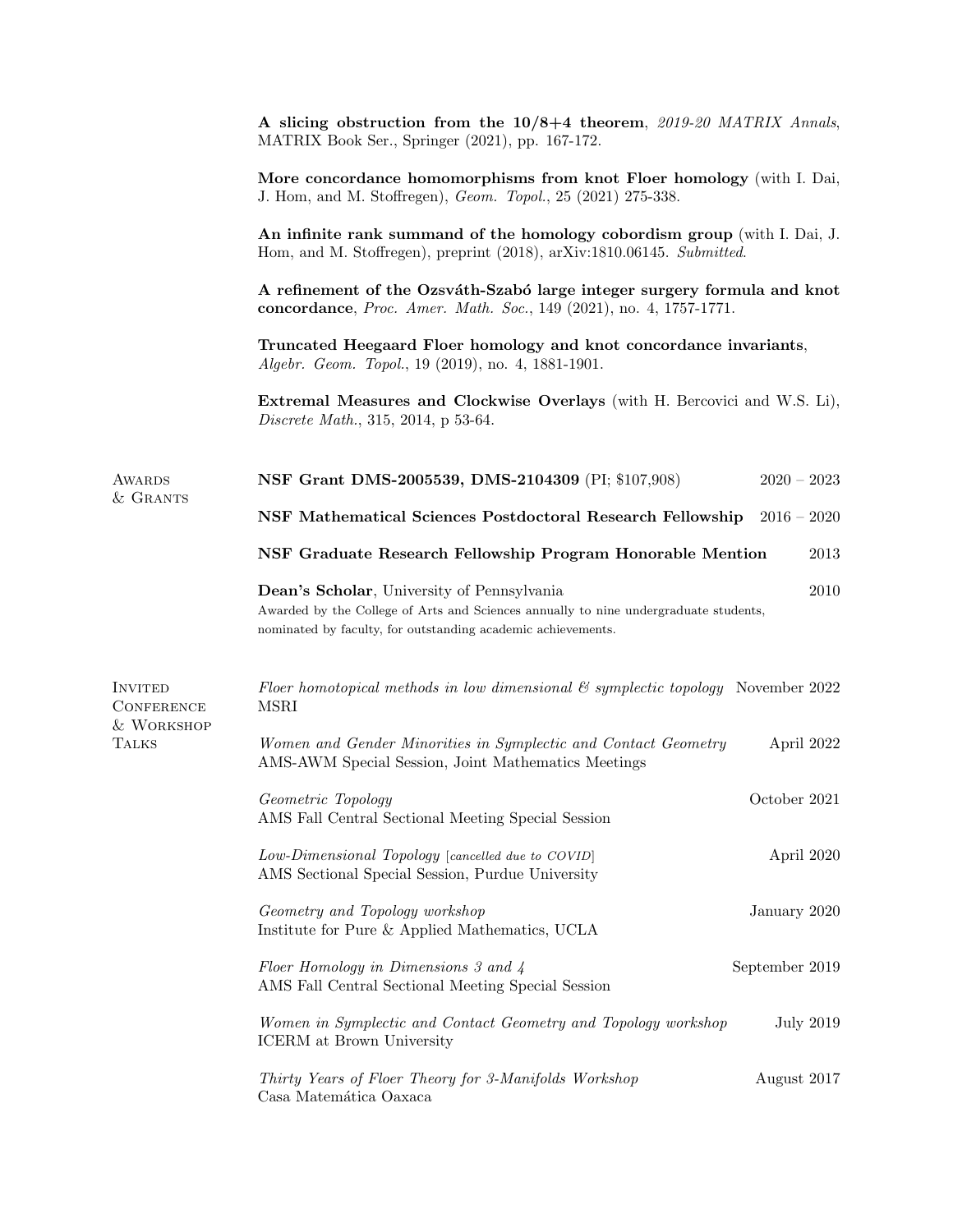| INVITED<br>Colloquia | Gauge Theory Virtual seminar                                          | February 2022  |
|----------------------|-----------------------------------------------------------------------|----------------|
| $&$ SEMINAR<br>TALKS | K-OS Knot online seminar                                              | February 2022  |
|                      | University of Georgia Topology seminar                                | October 2021   |
|                      | Stanford University Topology seminar                                  | May 2021       |
|                      | Boston College Geometry/Topology/Dynamics virtual seminar             | April 2021     |
|                      | University of Massachusetts Amherst Colloquium                        | March 2021     |
|                      | Michigan State University Geometry and Topology seminar               | February 2021  |
|                      | UC San Diego Topology seminar                                         | October 2020   |
|                      | Lafayette-Lehigh Geometry & Topology seminar [cancelled due to COVID] | March 2020     |
|                      | Haverford and Bryn Mawr Colloquium [cancelled due to COVID]           | March 2020     |
|                      | North Carolina State University Colloquium                            | February 2020  |
|                      | Duke University Colloquium                                            | February 2020  |
|                      | University of Notre Dame Colloquium                                   | February 2020  |
|                      | University of Illinois at Chicago Colloquium                          | January 2020   |
|                      | Fordham University Colloquium                                         | December 2019  |
|                      | Rice University Topology seminar                                      | November 2019  |
|                      | Princeton University Noetherian Ring seminar                          | November 2019  |
|                      | Institute for Advanced Study Mathematical Conversations               | October 2019   |
|                      | Princeton University Topology seminar                                 | October 2019   |
|                      | University of Michigan RTG seminar Geometry, Topology, and Dynamics   | October 2019   |
|                      | University of Michigan Colloquium                                     | October 2019   |
|                      | University of Virginia Geometry seminar                               | October 2019   |
|                      | Institute for Advanced Study Short talks by postdoctoral members      | September 2019 |
|                      | CIRGET, University of Montréal Geometry and Topology seminar          | September 2019 |
|                      | Dartmouth College Topology seminar                                    | May 2019       |
|                      | Massachusetts Institute of Technology Geometry and Topology seminar   | April 2019     |
|                      | Michigan State University Geometry and Topology seminar               | April 2019     |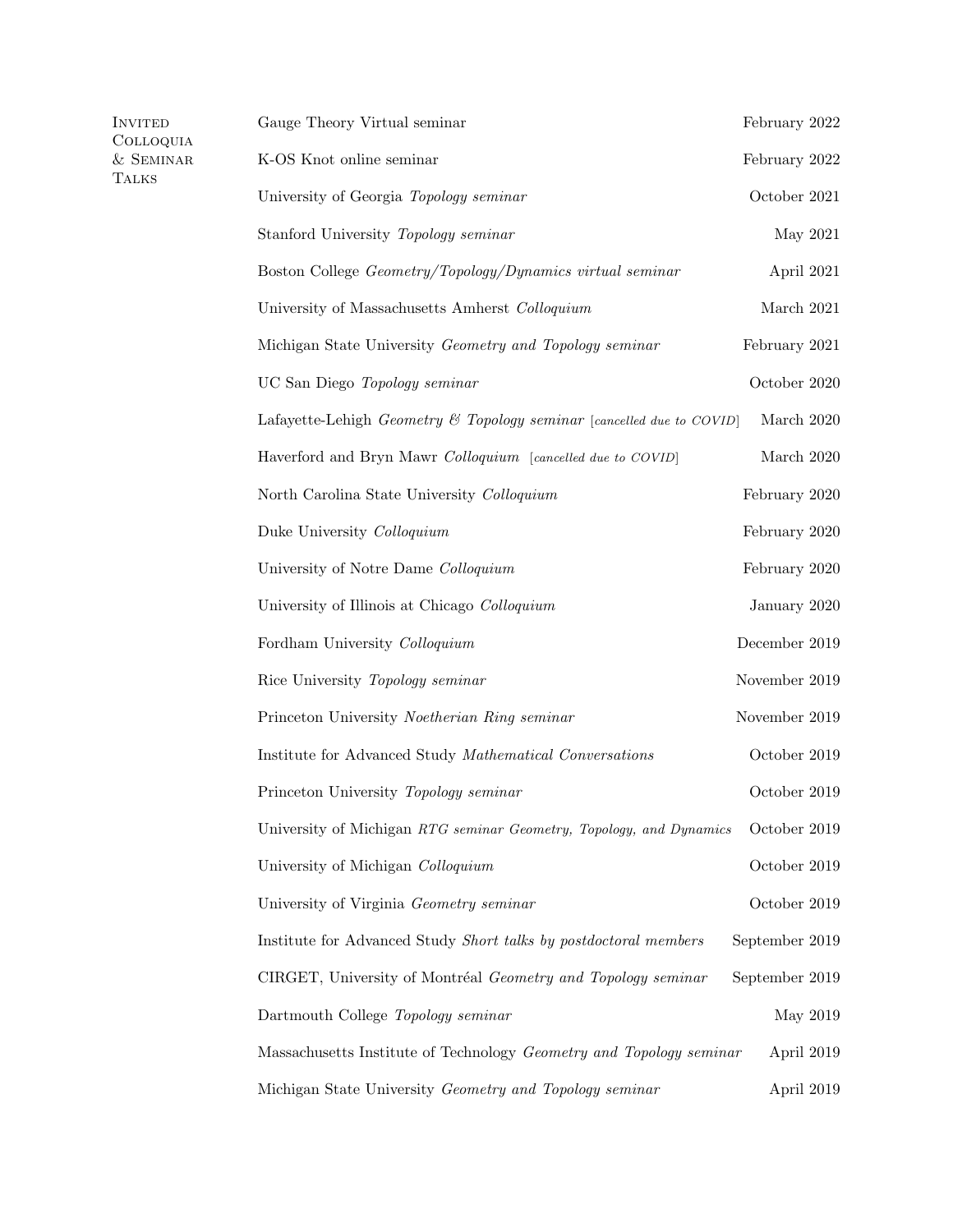|                                                | Louisiana State University Virtual Topology seminar                                                              | April 2019          |
|------------------------------------------------|------------------------------------------------------------------------------------------------------------------|---------------------|
|                                                | UC Davis $Geometry/Topology seminar \& Student-run GCT seminar$                                                  | February 2019       |
|                                                | Georgia Institute of Technology Geometry Topology seminar                                                        | April 2018          |
|                                                | Stony Brook University Topology and Symplectic Geometry seminar                                                  | February 2018       |
|                                                | California Institute of Technology Geometry and Topology seminar                                                 | October 2017        |
|                                                | Brandeis University Topology seminar                                                                             | February 2017       |
|                                                | Princeton University Topology seminar                                                                            | February 2016       |
| <b>INVITED</b><br><b>WORKSHOPS</b>             | Floer Homotopy Theory and Low-Dimensional Topology workshop<br>University of Oregon                              | August 2019         |
|                                                | Frontiers in Floer homology<br><b>Boston College</b>                                                             | <b>July 2019</b>    |
|                                                | Simons Collaboration on Homological Mirror Symmetry<br>Simons Foundation                                         | November 2018       |
| CONTRIBUTED<br><b>TALKS</b>                    | Research Program: Quantum Field Theory and Manifold Invariants<br>Park City Mathematics Institute                | <b>July 2019</b>    |
|                                                | Workshop in Geometric Topology<br>University of Wisconsin - Milwaukee                                            | June $2019$         |
|                                                | Lightning Talks, Tech Topology Conference (2 talks)<br>Georgia Institute of Technology                           | December 2017, 2018 |
| <b>EXPOSITORY</b><br><b>TALKS</b>              | University of Michigan Learning seminar in Algebraic Combinatorics                                               | January 2022        |
|                                                | University of Michigan RTG Representation Theory seminar                                                         | November 2021       |
|                                                | Reading seminar in Heegaard Floer homology (online)<br>Virtual Low-dimensional Topology / University of Virginia | May 2020            |
|                                                | Columbia University Michael Zhao Memorial Student Colloquium                                                     | March 2019          |
|                                                | Columbia University Informal Topology Reading Seminar (4 talks)                                                  | $2016 - 2019$       |
|                                                | Princeton University Graduate Student Seminar                                                                    | February 2015       |
|                                                | Princeton University <i>Informal Graduate Topology Seminar (11 talks)</i>                                        | $2012 - 2014$       |
| <b>CONFERENCE</b><br>& SEMINAR<br>ORGANIZATION | University of Michigan Topology Seminar                                                                          | $2020$ – present    |
|                                                | Princeton University Horizons Seminar                                                                            | Spring 2021         |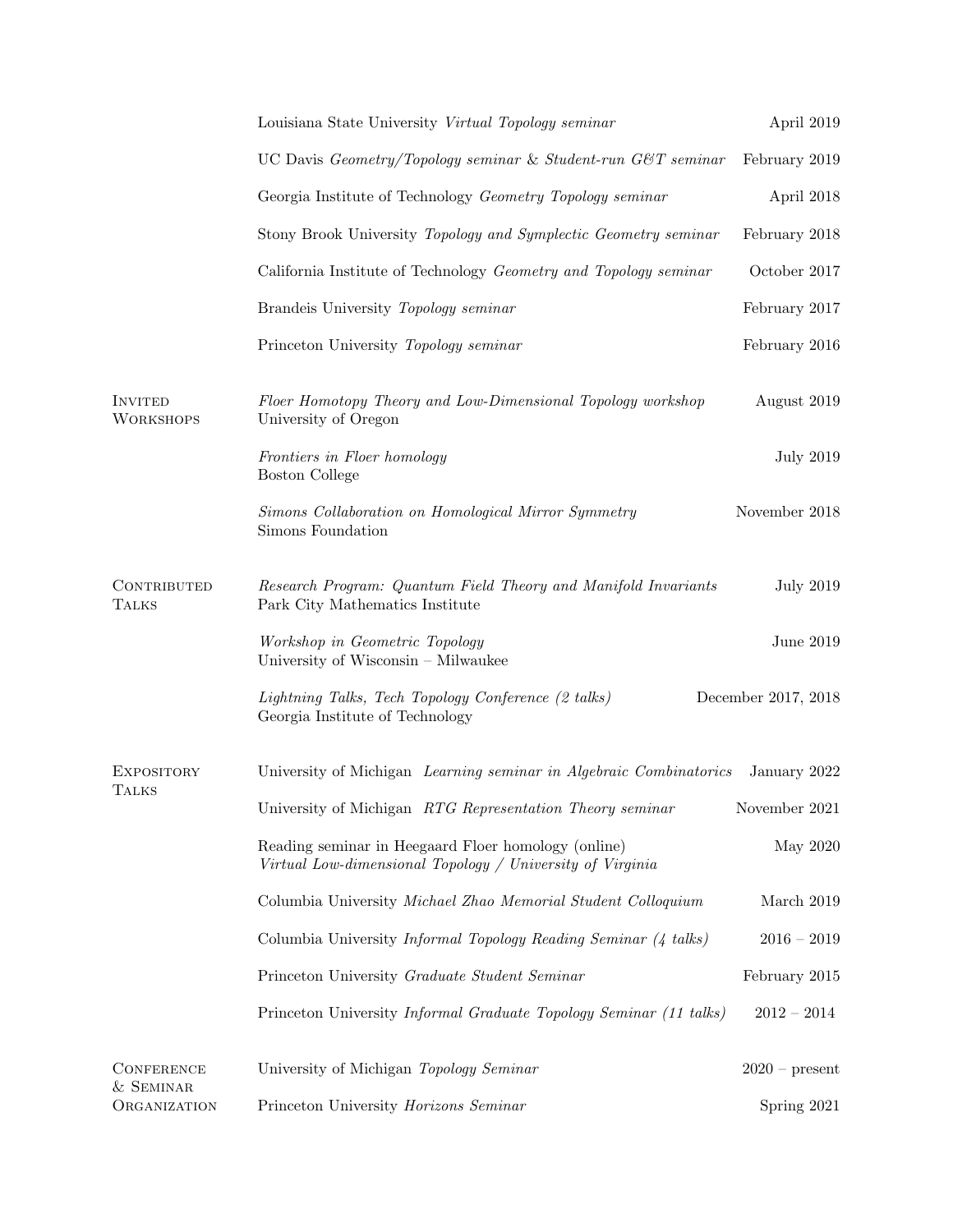|                                               | Nearly Carbon Neutral Topology Conference (online)<br>Topic session: "Floer homology and low-dimensional topology"                                                                                                                                                                                                                                                                                                                                                                                | June $2020$                                                                                                                         |
|-----------------------------------------------|---------------------------------------------------------------------------------------------------------------------------------------------------------------------------------------------------------------------------------------------------------------------------------------------------------------------------------------------------------------------------------------------------------------------------------------------------------------------------------------------------|-------------------------------------------------------------------------------------------------------------------------------------|
|                                               | Columbia University Symplectic Geometry, Gauge Theory<br>$\&$ Categorification seminar                                                                                                                                                                                                                                                                                                                                                                                                            | $2017 - 2019$                                                                                                                       |
|                                               | Princeton University Informal Graduate Topology Seminar                                                                                                                                                                                                                                                                                                                                                                                                                                           | $2013 - 2015$                                                                                                                       |
|                                               | Princeton University Noetherian Ring                                                                                                                                                                                                                                                                                                                                                                                                                                                              | Spring 2013                                                                                                                         |
|                                               | Institute for Advanced Study Women and Mathematics Program                                                                                                                                                                                                                                                                                                                                                                                                                                        | Spring 2013                                                                                                                         |
| <b>SERVICE</b>                                | Admissions & Fellowships Math Committee, University of Michigan                                                                                                                                                                                                                                                                                                                                                                                                                                   | $2021 - 2022$                                                                                                                       |
|                                               | Undergraduate Research REU Committee, University of Michigan                                                                                                                                                                                                                                                                                                                                                                                                                                      | $2021 - 2022$                                                                                                                       |
|                                               | Climate and Inclusion Committee, Princeton University                                                                                                                                                                                                                                                                                                                                                                                                                                             | $2020 - 2022$                                                                                                                       |
|                                               | NSF grant review panelist                                                                                                                                                                                                                                                                                                                                                                                                                                                                         | 2021                                                                                                                                |
|                                               | Referee for numerous math journals                                                                                                                                                                                                                                                                                                                                                                                                                                                                |                                                                                                                                     |
| <b>TEACHING</b>                               | University of Michigan, Instructor<br>Math 590: Introduction to Topology<br>Math 215: Calculus III<br>Math 697: Topics in Topology<br>Math 115: Calculus I<br>Columbia University, Instructor<br>Math UN1201: Calculus III<br>Math UN1101: Calculus I<br>Math UN2000: Introduction to Higher Mathematics<br>Princeton University, Instructor<br>Math 201: Multivariable Calculus<br><b>Princeton University, Teaching Assistant</b><br>Linear algebra, calculus, analysis, and algebraic topology | Winter 2022<br>Fall $2021$<br>Winter 2021<br>Fall 2020<br>Spring 2019<br>Fall 2017, 2018<br>Fall 2018<br>Fall 2014<br>$2012 - 2015$ |
| ADDITIONAL<br><b>TEACHING</b><br>& MENTORSHIP | <b>ICERM</b> Perspectives on Dehn Surgery, Teaching Assistant<br>Yi Ni's course on Heegaard Floer homology and Dehn surgery<br><b>PCMI Graduate Summer School</b> , Teaching Assistant<br>Jen Hom's course on Heegaard Floer homology                                                                                                                                                                                                                                                             | <b>July 2019</b><br><b>July 2019</b>                                                                                                |
|                                               | Columbia University, Supervised Reading course<br>Topic: Khovanov homology and knot Floer homology                                                                                                                                                                                                                                                                                                                                                                                                | Spring 2019                                                                                                                         |
|                                               | Columbia Summer Undergraduate Research Program<br>Co-supervised six students in knot theory and grid homology                                                                                                                                                                                                                                                                                                                                                                                     | Summer 2018                                                                                                                         |